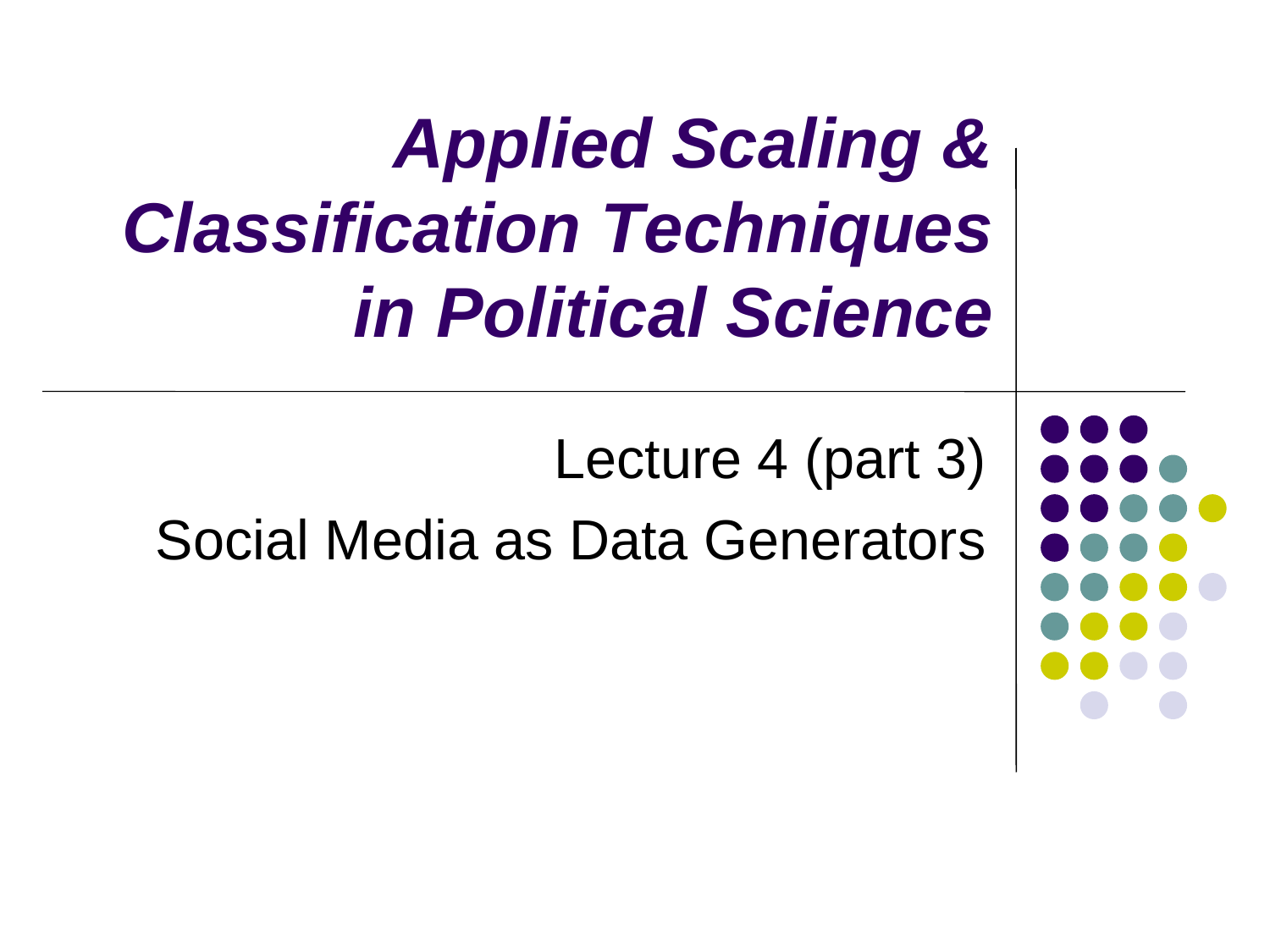#### **Reference**



- $\checkmark$  Barbera, Pablo, and Zachary C. Steinert-Threlkeld (2020). Social media as data generators. In Luigi Curini and Robert Franzese (eds.), *SAGE Handbook of Research Methods is Political Science & International Relations*, London, Sage, chapter 23
- $\checkmark$  Freelon, Deen. 2018. "Computational research in the post-API age." *Political Communication, 35: 665-668*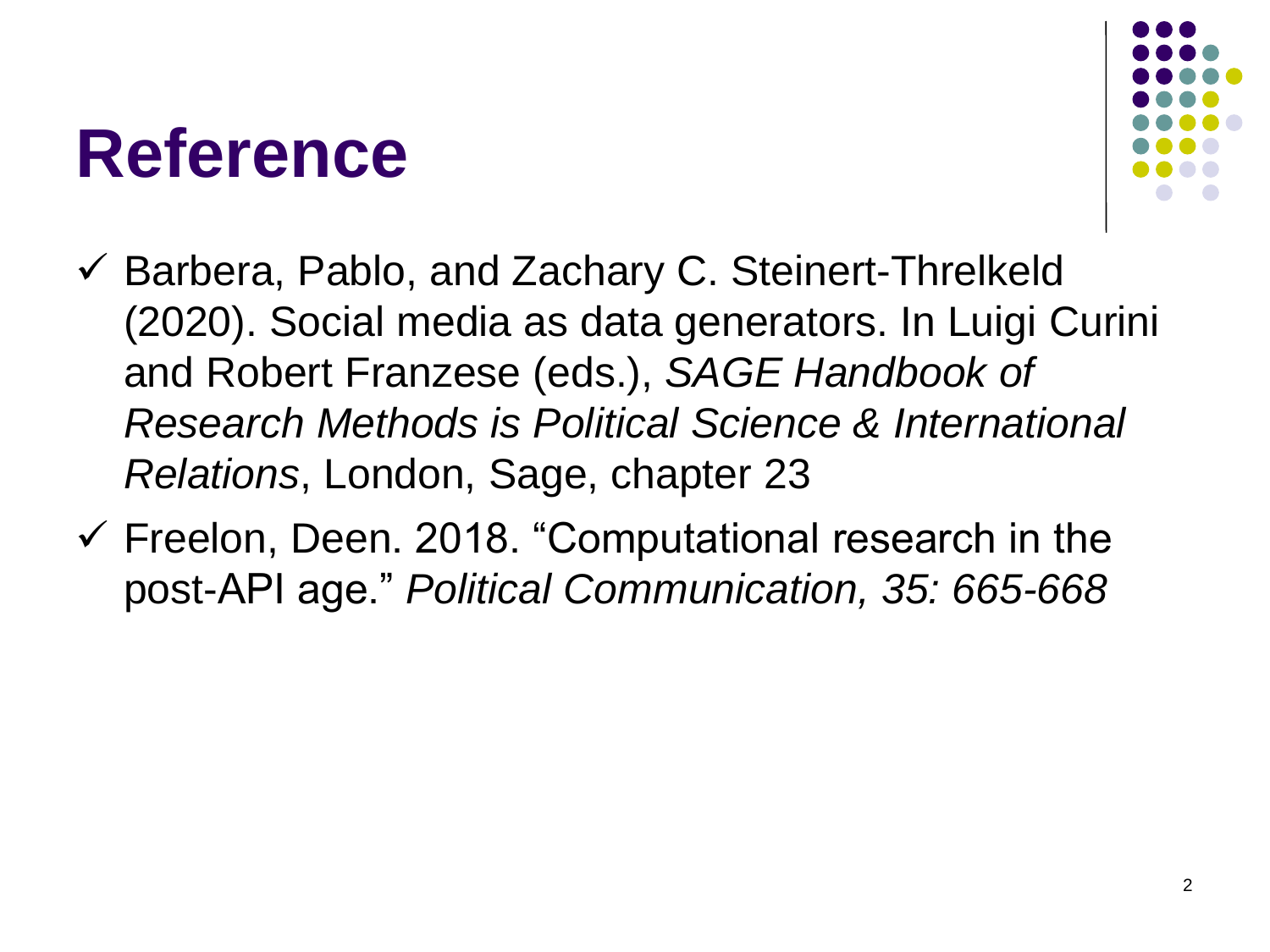

Citizens across the globe spend an increasing proportion of their daily lives on **social media websites**, such as Twitter, Facebook or Instagram

Their activities on the sites generate **granular, timestamped footprints of human behavior and personal interactions**, sometimes with **longitude and latitude coordinates**

A sizable proportion of these **digital traces have to do with politics** – social media is an increasingly popular source of political news, as well as a forum for political debates where virtually every political candidate running for office is now present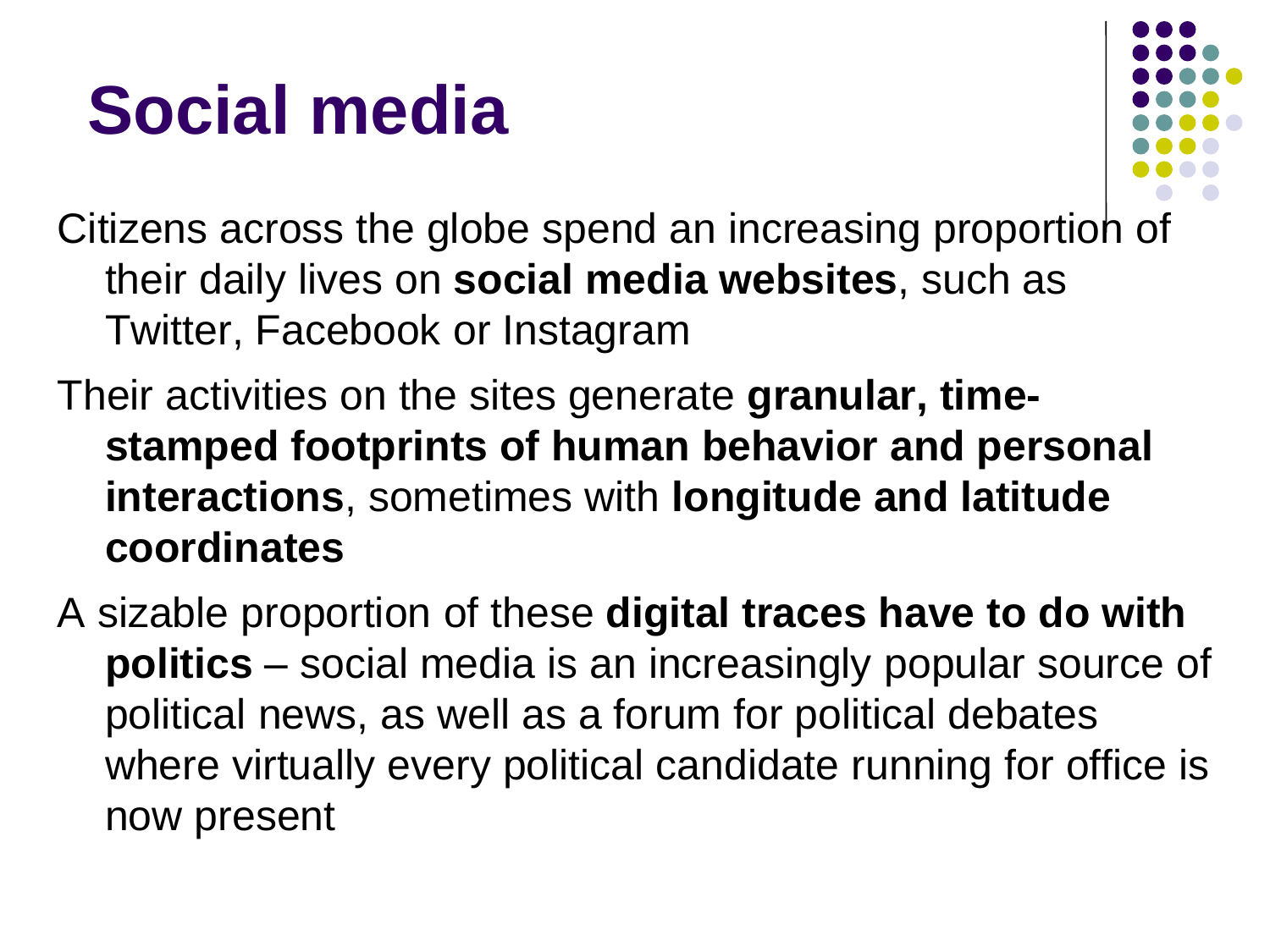

The data generated from these interactions is in many cases (more often in the past, still…) **freely available** for research purposes and provides a depth and breadth that was unimaginable even one decade ago

- The high degree of **spatial and temporal granularity** allows the **study of behavior at low levels of aggregation** but also at a **more macro scale** and from a comparative perspective
- The fact that **human behavior is observed unobtrusively**  also facilitates collecting data at a larger scale and reduces certain **types of biases** (on "hot" topics such as racism, terrorism approval, etc.)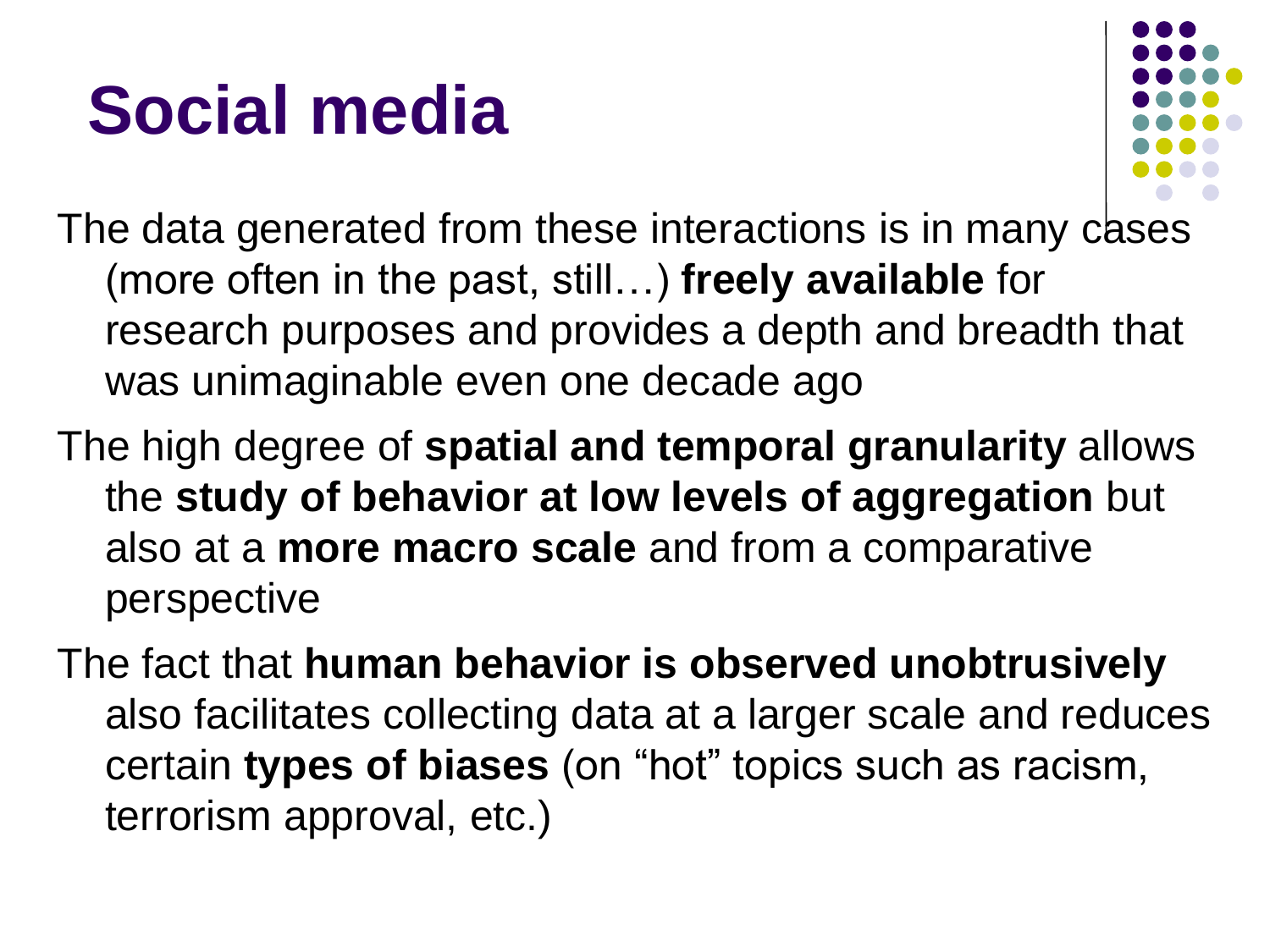



This set of advantages makes **social media data a new and exciting source of information** to study key questions about political and social behavior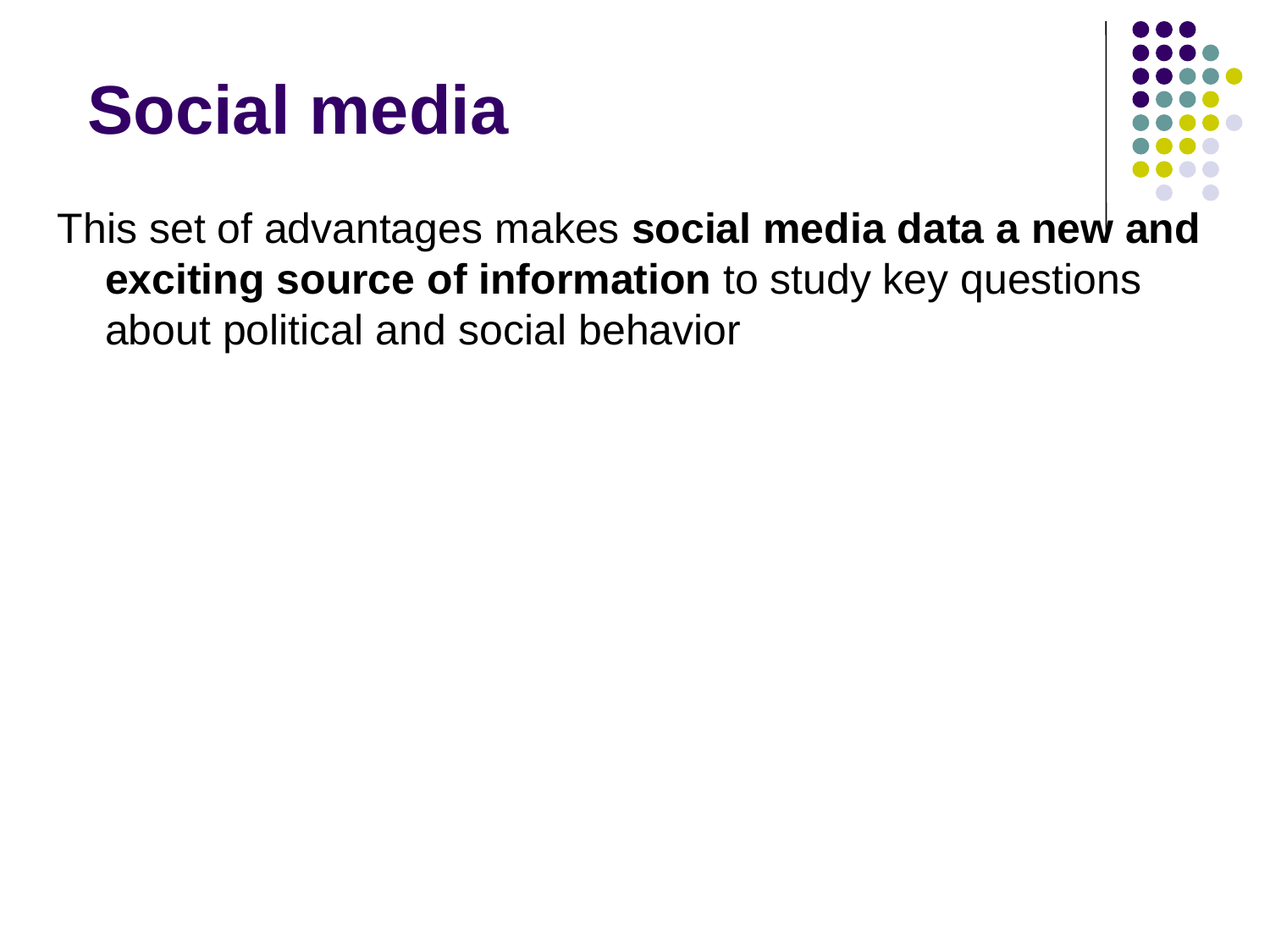Two (main) types of studies **using social media data**:

- $\checkmark$  those where social media is being used merely as a **source of data**
- $\checkmark$  and those where the focus is on how social media is **transforming different political/social phenomena**

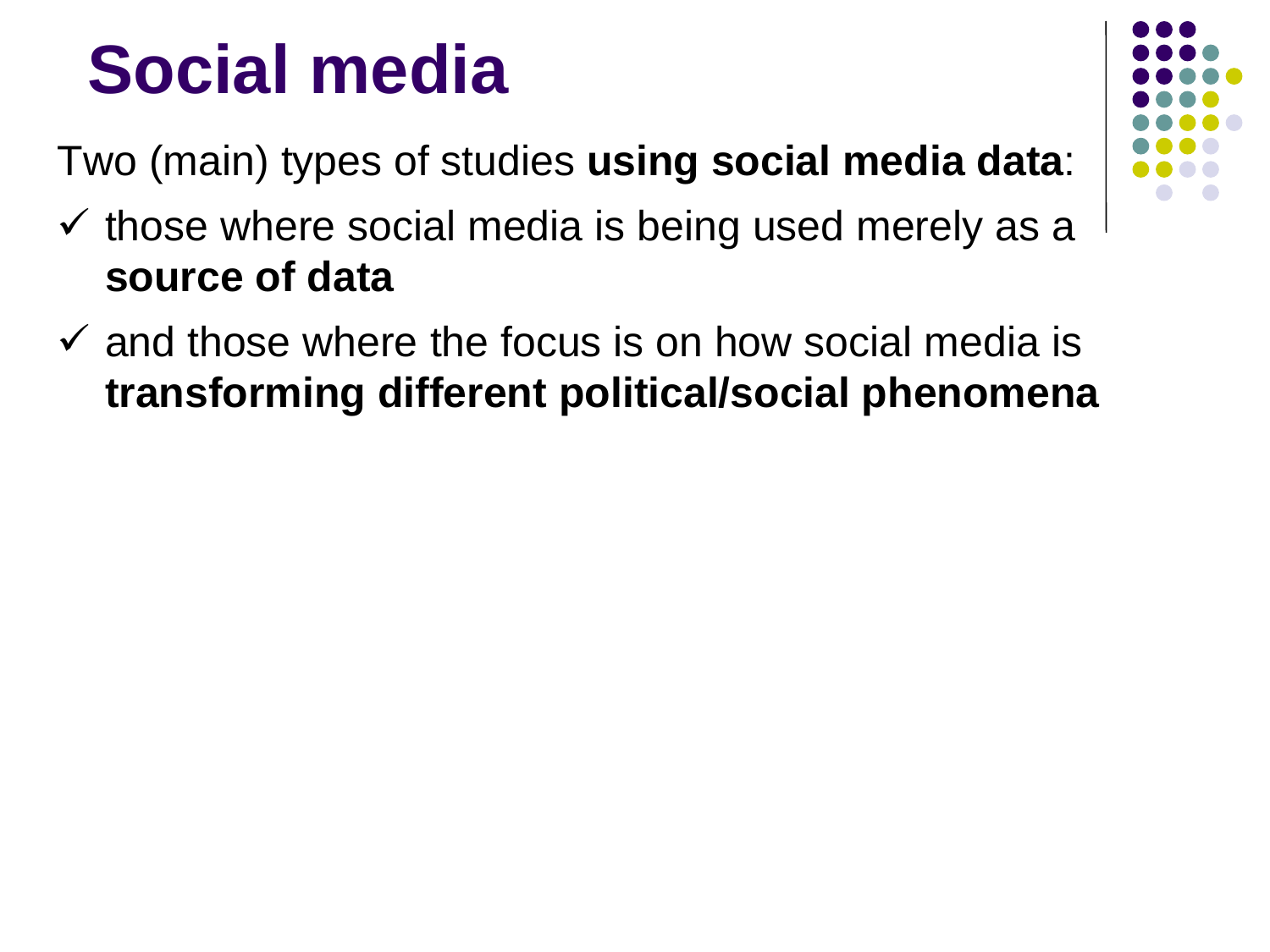

The **first group** includes research that uses social media to (among the others):

- $\checkmark$  measure public opinion on several topics
- $\checkmark$  the ideology of citizens and elites
- $\checkmark$  the structure of social networks
- $\checkmark$  government censorship
- $\checkmark$  conflict dynamics
- $\checkmark$  elite rhetoric
- $\checkmark$  as well as research where social media sites are used as a new space to conduct affordable field experiments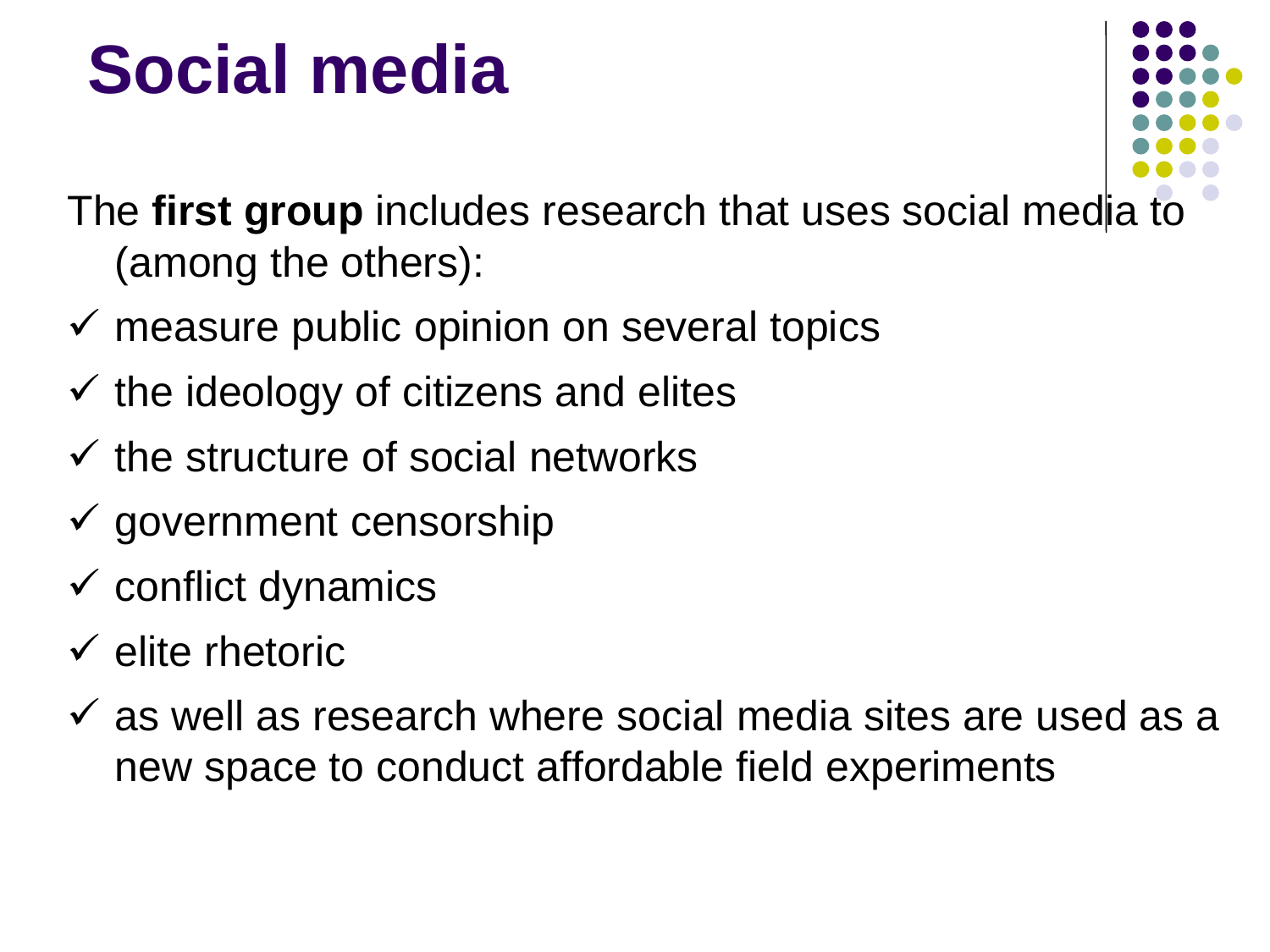

The **second set of studies** deals with questions such as:

- $\checkmark$  how social media platforms contribute to the success of collective action events
- $\checkmark$  how they are transforming election campaigns
- $\checkmark$  and whether their usage is contributing to greater political polarization and the spread of misinformation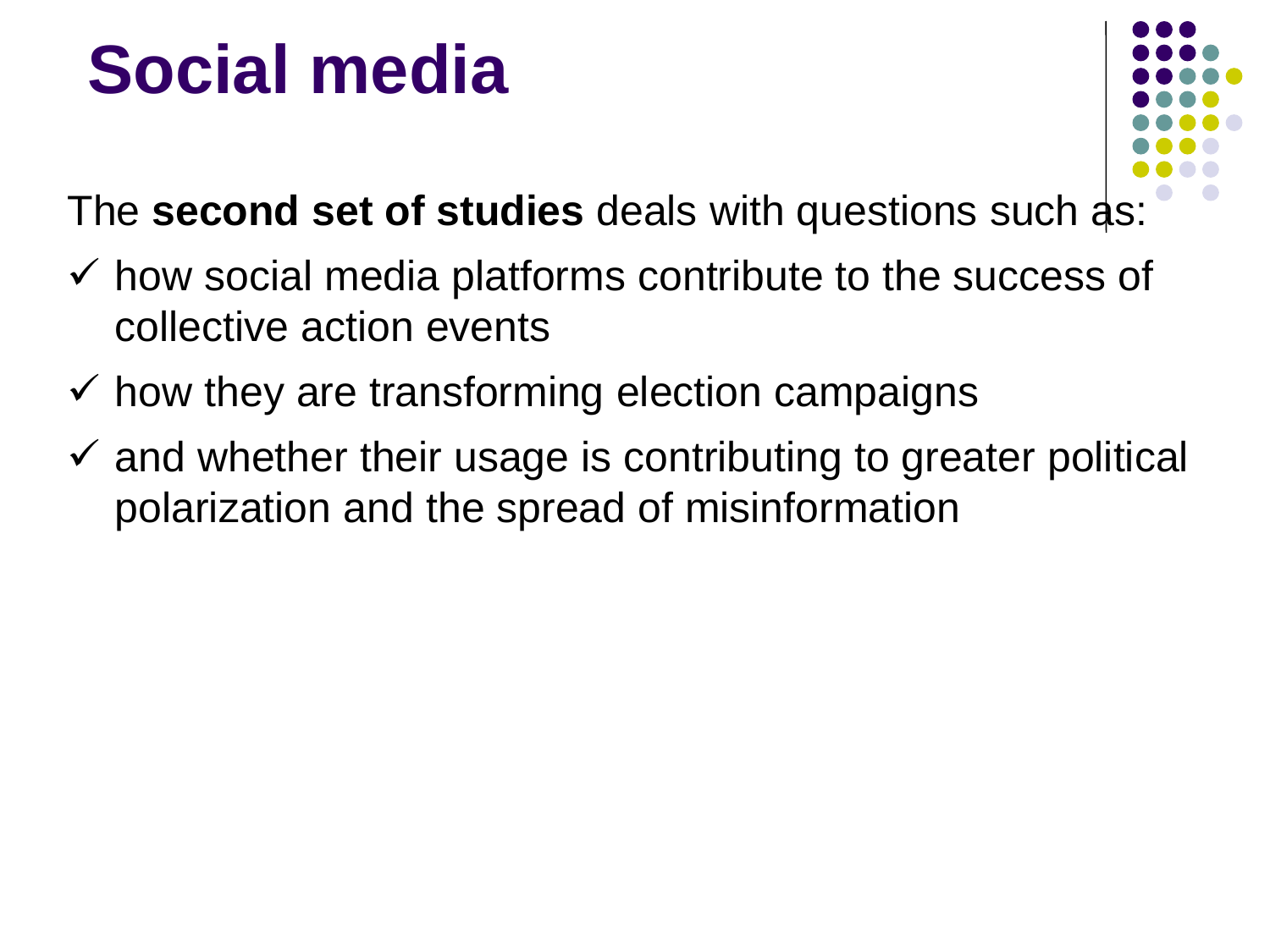Employing social media…does it make any sense or is it **just noise**?

Despite obvious concerns about **representativeness of samples obtained from social media**, for some groups of actors **virtually the entire population** is present on social networking platforms

For example, over 85% of world leaders have active Twitter or Facebook accounts and virtually all Members of the U.S. Congress also maintain profiles on these sites, making it possible to make externally valid inferences about their communication strategies and rhetoric with data obtained from these accounts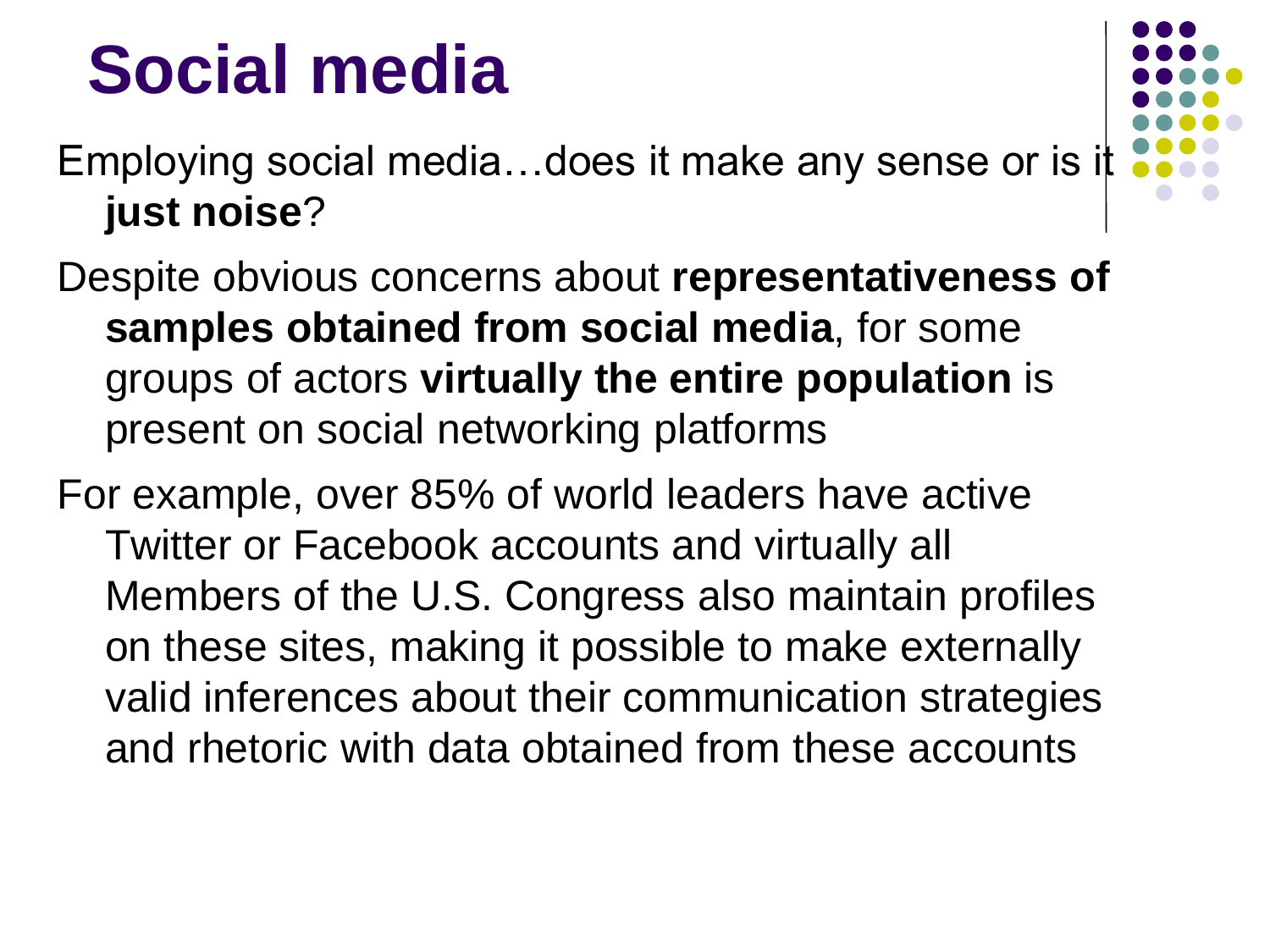

Moreover, representativeness of social media users is **only a concern** if the **behavior under study** is thought to vary according to variables by which **users on social media substantially differ** from the general population from which they are drawn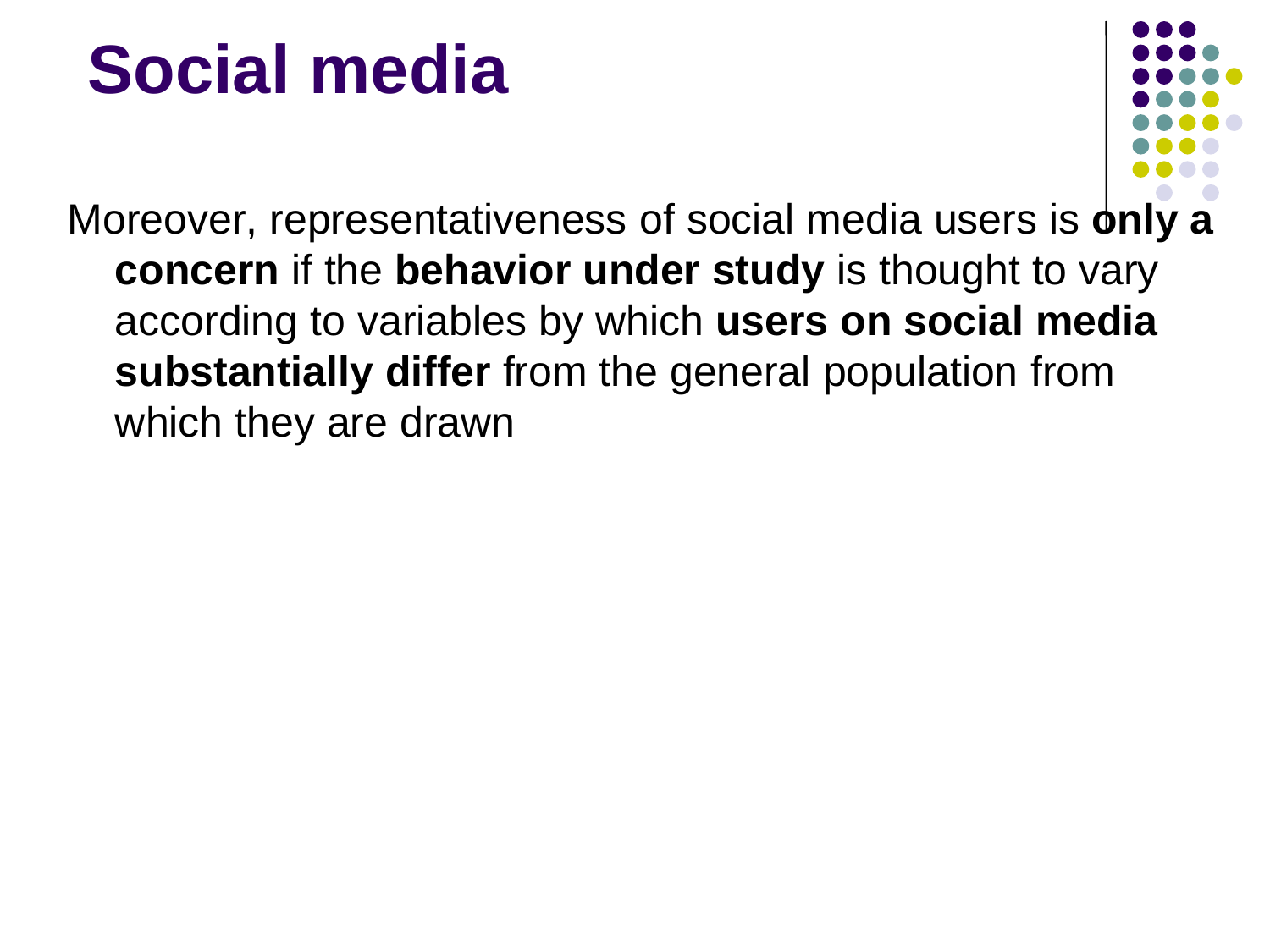

The fact is that many well-known offline behaviors also occur online, supports the claim that representativeness issues matter but probably **not as much as feared**

Contrary in fact to the common view that characterizes social media interactions as **not occurring in the "real world"**, behavior on these sites **indeed mirrors offline behavior**, and thus it can help reveal the mechanisms that drive human behavior, not only on these platforms, but in people's lives more generally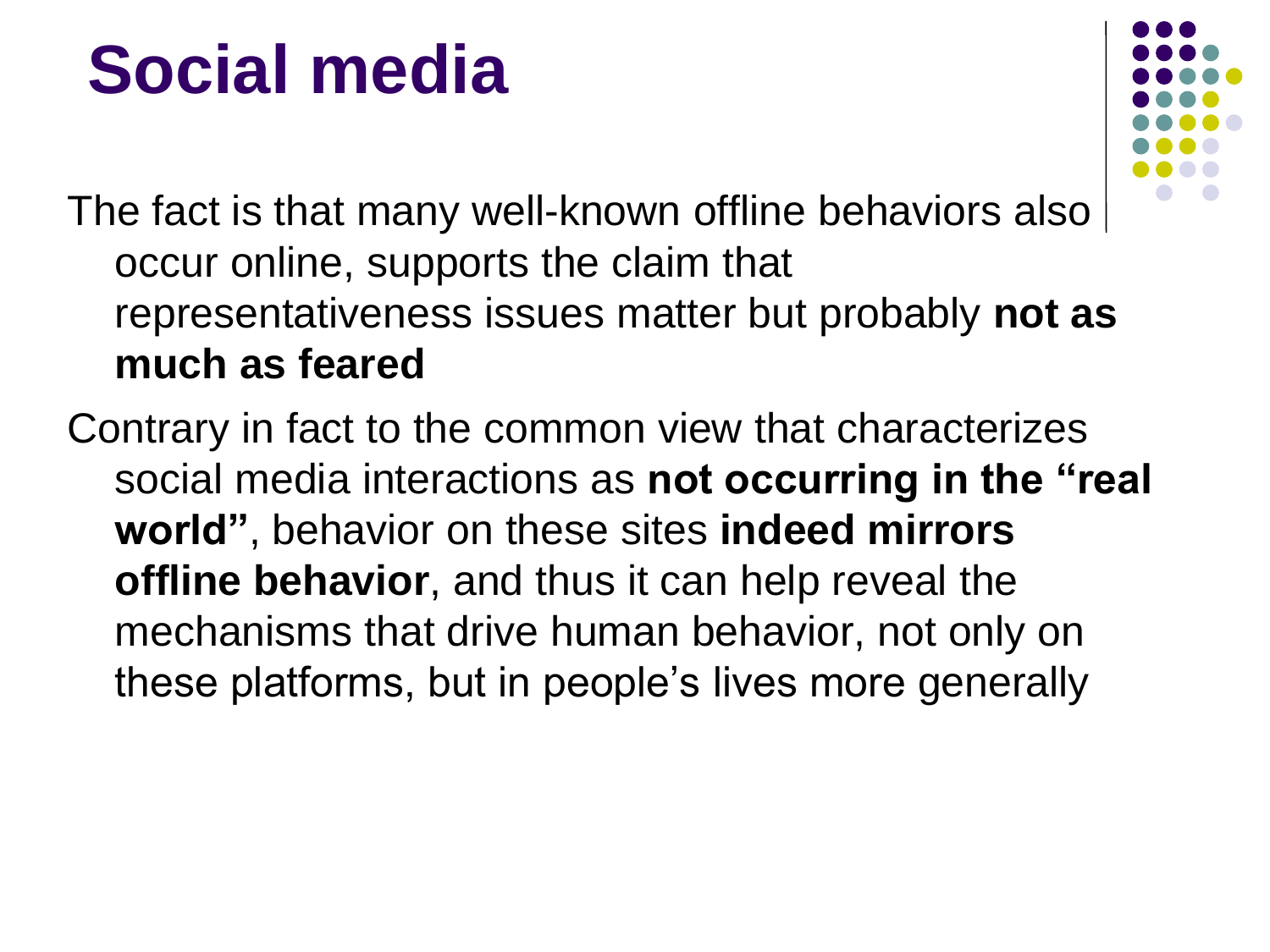

- **Social media users' ideology**, for example, is recoverable from the structure of their social network and maps onto offline estimates of ideology
- Attitudinal homophily, diurnal activity, and geographic constraints occur offline and online, and Facebook users' scores on the Big Five personality traits (extraversion, neuroticism, conscientiousness, agreeableness, and openness to experience) are recoverable from their behavior on the site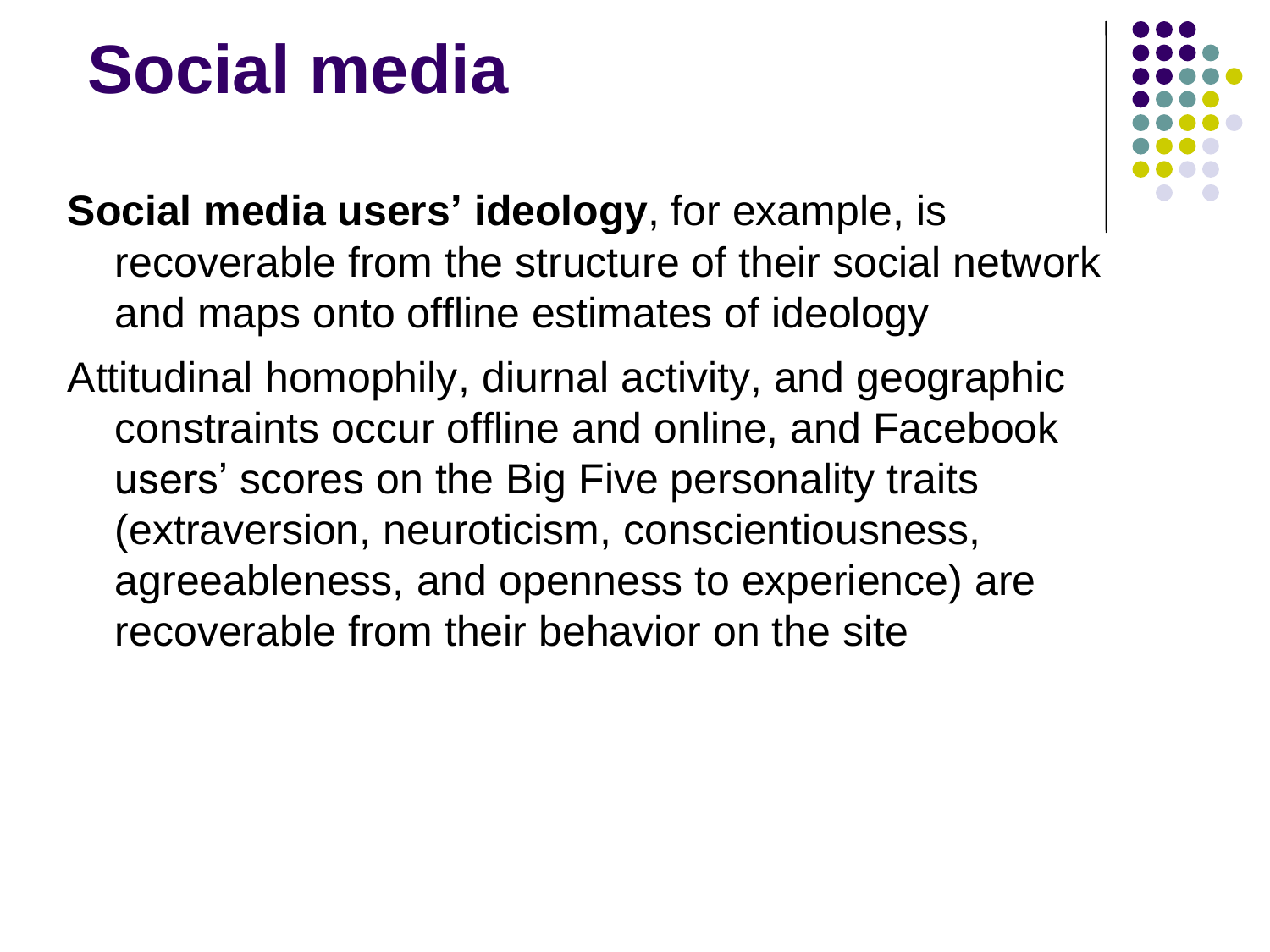In other words…

…the preponderance of evidence suggests it is reasonable to expect that many, perhaps most, behaviors studied using social media are analogues to what would be observed offline, if it **were possible to observe these behaviors at scale offline**

It is rarely possible, of course, to observe these behaviors at scale offline